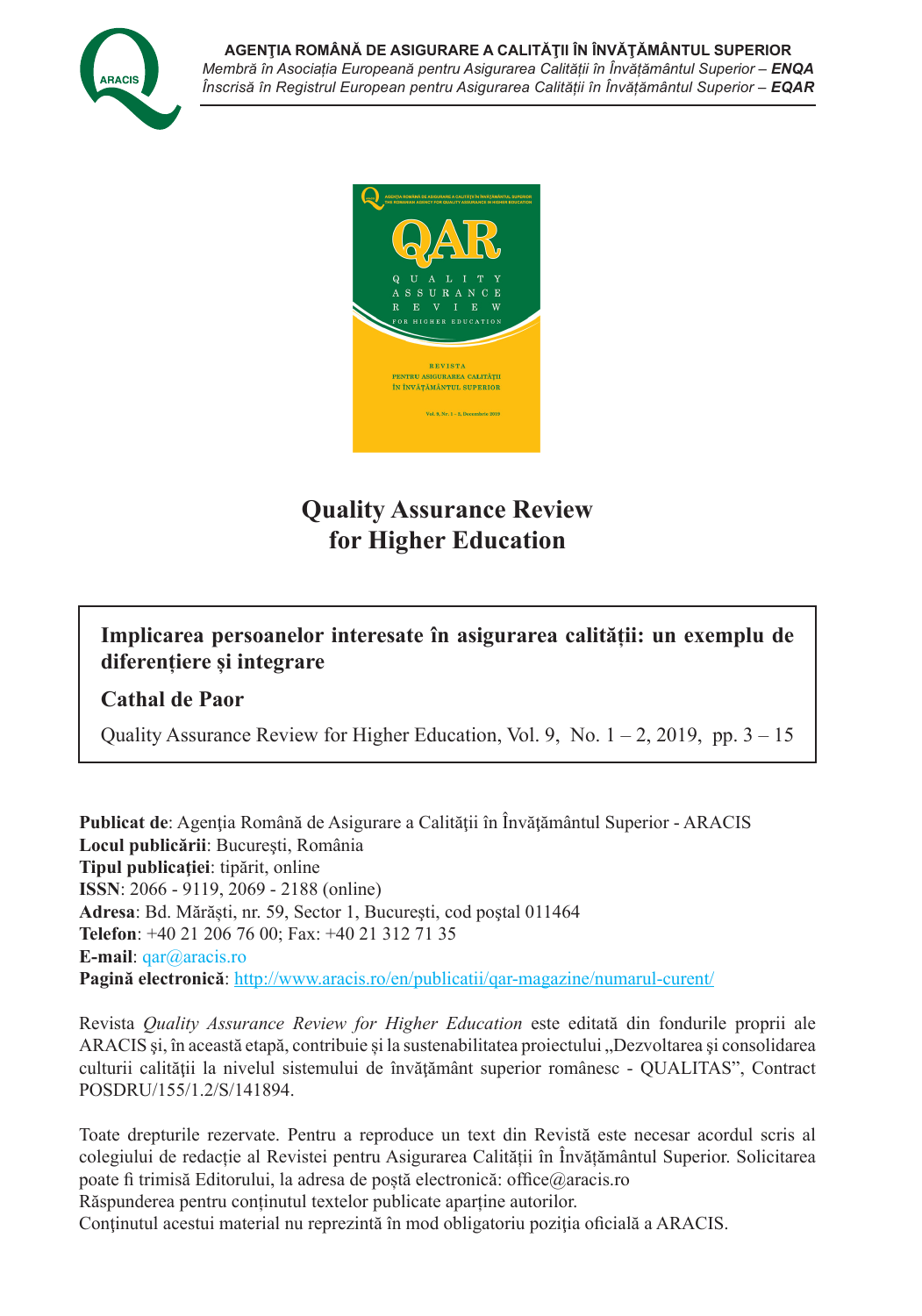



# **Quality Assurance Review for Higher Education**

# **Stakeholder Engagement in Quality Assurance: a Case of Differentiation and Integration**

### **Cathal de Paor**

Quality Assurance Review for Higher Education, Vol. 9, No.  $1 - 2$ , 2019, pp.  $3 - 15$ 

**Published by**: The Romanian Agency for Quality Assurance in Higher Education - ARACIS **Place of publication**: Bucharest, Romania **Publication type**: printed, online **ISSN**: 2066 - 9119, 2069 - 2188 (online) **Address**: Bd. Mărăști, no. 59, sector 1, Bucharest, Romania, postal code 011464 **Phone**: +40 21 206 76 00; Fax: +40 21 312 71 35 **E-mail**: qar@aracis.ro **Web page**: http://www.aracis.ro/en/publications/qar-magazine/current-issue/

*Quality Assurance Review for Higher Education* is edited from ARACIS own funds and, at this stage, also contributes to the sustainability of the project "The development and the consolidation of quality culture at Romanian higher education system – QUALITAS", POSDRU Agreement 155/1.2/S/141894.

All rights reserved. No part of this Review may be reproduced in any form without written permission from the Editor. The request may be sent to the Editor by e-mail, at: office@aracis.ro The responsibility for the content of their contributions belongs to the authors. The content of this material does not necessarily represent the official position of ARACIS.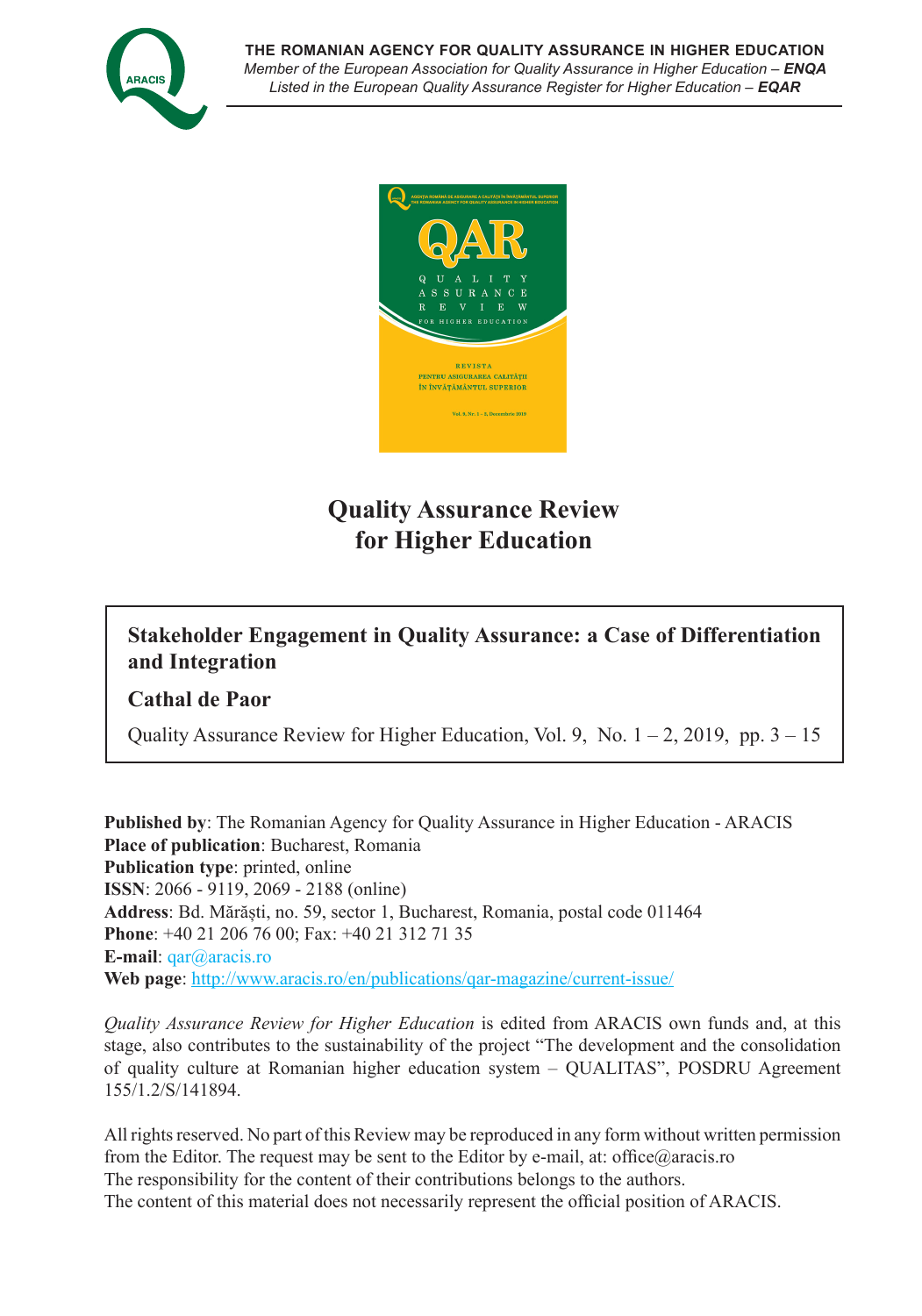# **Stakeholder Engagement in Quality Assurance: a Case of Differentiation and Integration**

*Cathal de Paor Senior Lecturer Mary Immaculate College, University of Limerick, Ireland cathal.depaor@mic.ul.ie*

**Rezumat**: *Implicarea persoanelor ("actori") interesate (n.r. în engleză stakeholders – în ESG în limba română se menționează că "în cazul în care nu există altceva specificat, în document "actori interesați" se referă la toți actorii din cadrul instituției, incluzând studenții și personalul, cât și actorii externi cum ar fi angajatorii sau parteneri externi ai instituției") în asigurarea internă și externă a calității este un element foarte important în Standardele și liniile directoare europene pentru asigurarea calității în învățământul superior (ESG). Totuși, acest aspect trebuie abordat cu grijă, pentru a conduce la cele mai bune rezultate pentru calitate. Acest element devine și mai important pentru toate acțiunile de creștere a implicării acestor persoane. Utilizând, în mod metaforic, o analiză a implicării acestor persoane interesate ca fiind esențial orientată către o "schimbare continuă", articolul propune conceptele îngemănate de integrare și diferențiere ca un mod util de a aprecia implicarea persoanelor interesate în asigurarea calității. Astfel, creșterea implicării lor va contribui la obținerea unor beneficii optime și sustenabile pentru asigurarea și îmbunătățirea calității.*

**Cuvinte cheie**: *implicare, persoane interesate/ actori interesați, asigurarea internă și externă a calității*

**Abstract**: *Stakeholder engagement in both internal and external quality assurance is a cornerstone in the ESG. However, this needs to be managed carefully so that there are optimum outcomes for quality. This becomes even more important in any moves to further widen stakeholder engagement. Using metaphorical analysis of stakeholder engagement as being essentially about 'continuous change', this article proposes the twin concepts of integration and differentiation as a useful way of thinking about wider stakeholder engagement in quality assurance. This will help ensure that the increased engagement will bring optimum and sustainable benefits for quality assurance and enhancement.* 

**Keywords**: *engagement, stakeholders, internal and external quality assurance*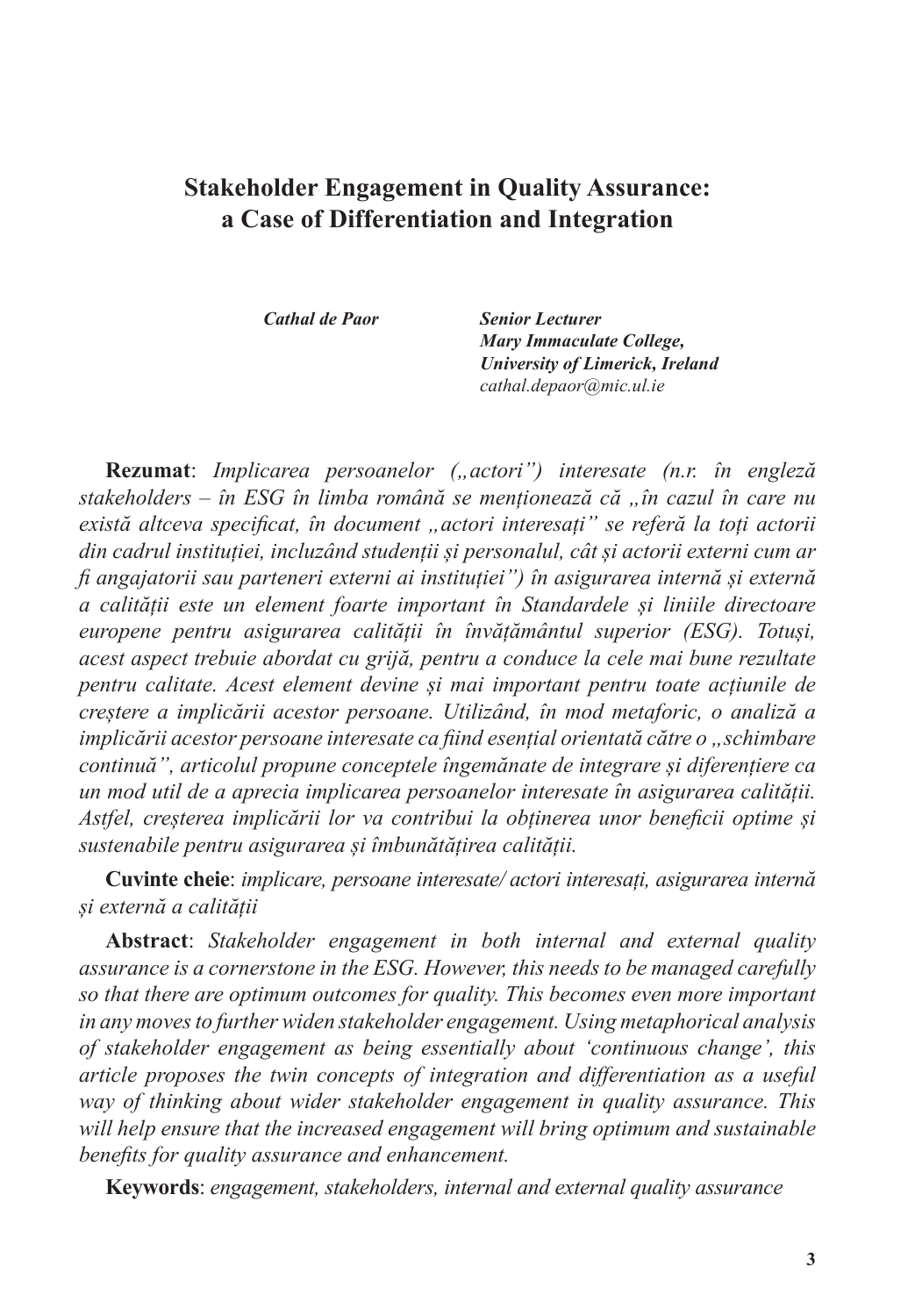# **Introduction**

In the literature on quality assurance (QA) in higher education, the focus of attention may be at the level of the institution or programme (ESG, 2015). Or it may be on one of the three core missions of universities: teaching and learning, research and service. Or it may be on discrete thematic areas, for example quality of administration (Kivistö and Pekkola 2017). It should be noted that the focus in the article here is on quality assurance at the programme level, although much of this is applicable to provision, broadly understood.

Regardless of the focus, however, stakeholder engagement in quality assurance enables HEIs to hold their work up to scrutiny by relevant groups, and use the results for ongoing improvement. Stakeholder engagement, if it is to be effective, must involve all relevant stakeholders, so that all perspectives can be taken into account. This is not always so straightforward, given that engagement with certain stakeholders may be more easily operationalised than with others. For example, it is generally recognised that while student and staff engagement in quality improvement has received in-depth research attention, 'the need for listening to expectations of potential employers and professionals is still under-explored' (Romenti et al. 2012, 209).

Stakeholder engagement must also be an ongoing and continuous feature of quality assurance in HEIs, so that it becomes part of the quality culture. Relationships are an essential part of successful stakeholder engagement, and as such, need to develop and evolve over time, in response to changing needs. Without such change, engagement may stagnate, and be perceived as tokenistic and performative, with no obvious benefit for programme enhancement. Conceptualising stakeholder engagement as 'continuous change' reflects the fact that it must be a process, rather than an event or even a series of events, evolving in response to changing contexts.

The need for prudent management of stakeholder engagement becomes even more important in the context of widening existing stakeholder engagement (as discussed in this journal edition). This article focuses on the significance of stakeholder engagement as 'continuous change' and uses metaphorical analysis to suggest two important considerations for managing such engagement.

## **Stakeholder Engagement: Continuity**

The promotion of ongoing stakeholder engagement in quality assurance is a cornerstone in the ESG in both internal and external quality assurance (ESG 2015). The first standard for internal QA requires HEIs to develop and implement a QA policy 'through appropriate structures and processes, while involving external stakeholders' (Standard 1.1). With regard to external quality assurance, the ESG states that 'Stakeholders should be involved in the design and continuous improvement' (Standard 2.2). This requires the HEI to situate their stakeholder engagement in the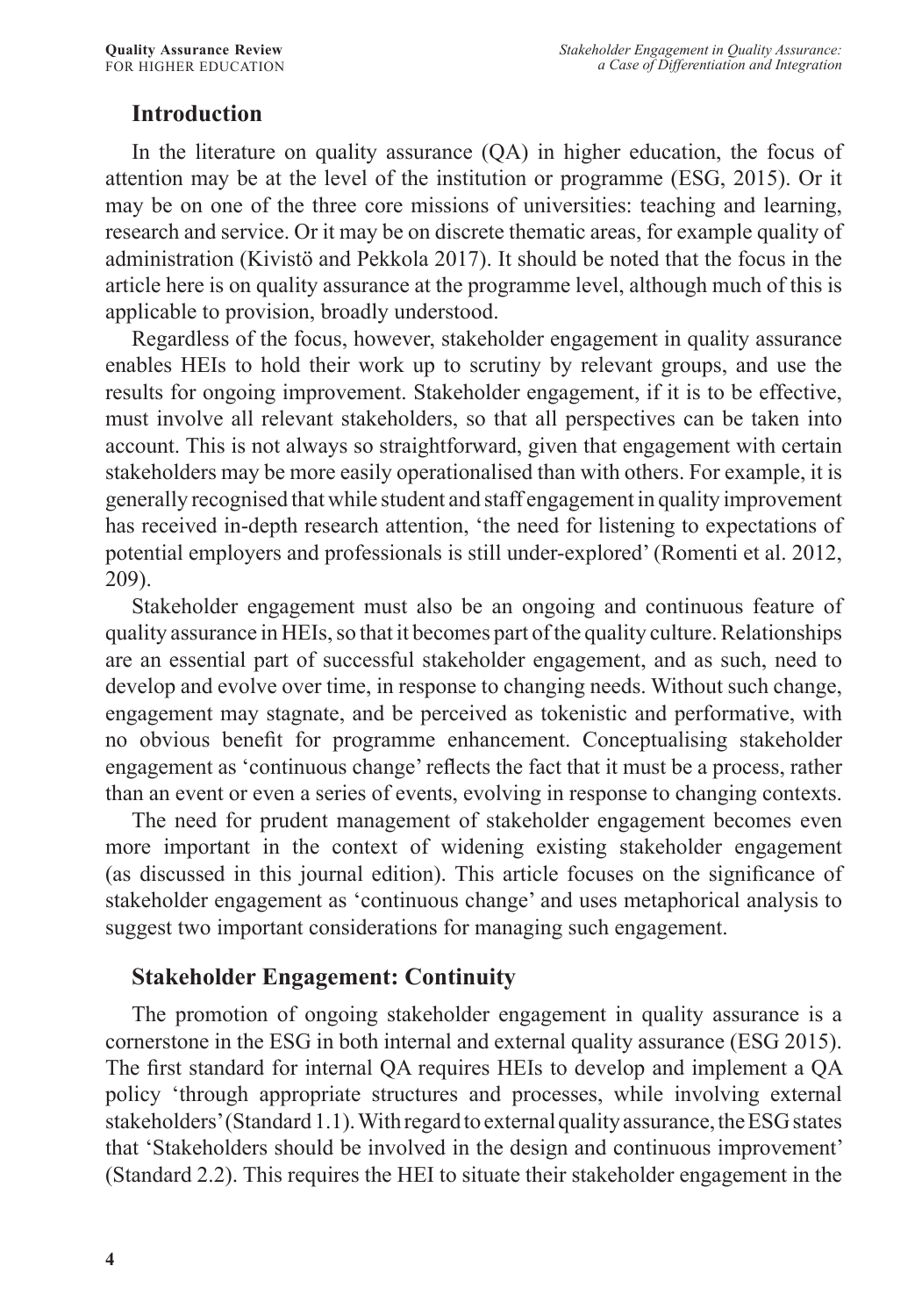context of an institutional quality assurance policy, thereby giving prominence to the role of stakeholders.

Recent years as seen concerted efforts to widen stakeholder engagement in quality assurance (Vettori and Loukkola 2013). However, optimum stakeholder engagement remains a challenge. For example, with regard to student engagement, the Bologna Implementation Report concludes that, 'there is still improvement to be made to meet the Bologna Process commitment to full student engagement' (European Commission/EACEA/Eurydice 2018, 135). As for employers, the same report notes that in 19 out of the 48 countries in the European Higher Education Area (EHEA), there are no formal requirements with regard to their (i.e., employer) involvement. This state of affairs has provided the rationale for ongoing work on the part of national QA agencies, for example the ESQA (European Solutions of Quality Assurance in VET) project.

While the foregoing illustrates stakeholder engagement as continuous, it also needs to be dynamic, and to evolve in response to new and emerging contexts (Coates 2006). Otherwise, it becomes something to be endured, undertaken out of obligation or compliance, but with little expectation that it can make a positive difference. This requires stakeholder to have a say in how the engagement is planned and undertaken. For example, it has been shown that academics' support for quality assurance depends on several factors, including their sense of ownership (Cardoso et al. 2018). If academics do not feel they 'own' QA processes and procedures, their attitudes and participation at this level are more likely to be inconsistent and inconsequential (Bendermacher et al. 2017). In other words, if academic staff is not actively and willingly engaged, it may end up resisting, contesting or developing 'game playing' strategies to quality assurance, which can constitute a real obstacle to its purposes and goals. This requires processes to be dynamic and to evolve in line with what stakeholders' experience.

Maintaining meaningful engagement also requires that the results of stakeholder engagement are used, and are seen to be used, to inform ongoing programme enhancement (Coates 2006). For example, based on her review of examples of student evaluation of teaching (SET), Palmer writes:

If the vast resources devoted to student evaluation of teaching are to be effective, then the data produced by student evaluation systems must lead to real and sustainable improvements in teaching quality and student learning, rather than becoming an end in itself. (Palmer 2012, 297)

This short review illustrates the extent to which stakeholder engagement needs to be characterised by continuous change. It is this notion of continuous change which the article seeks to explore, in order to reveal new insights about how such stakeholder engagement can be best managed, especially in the context of efforts to further widen it.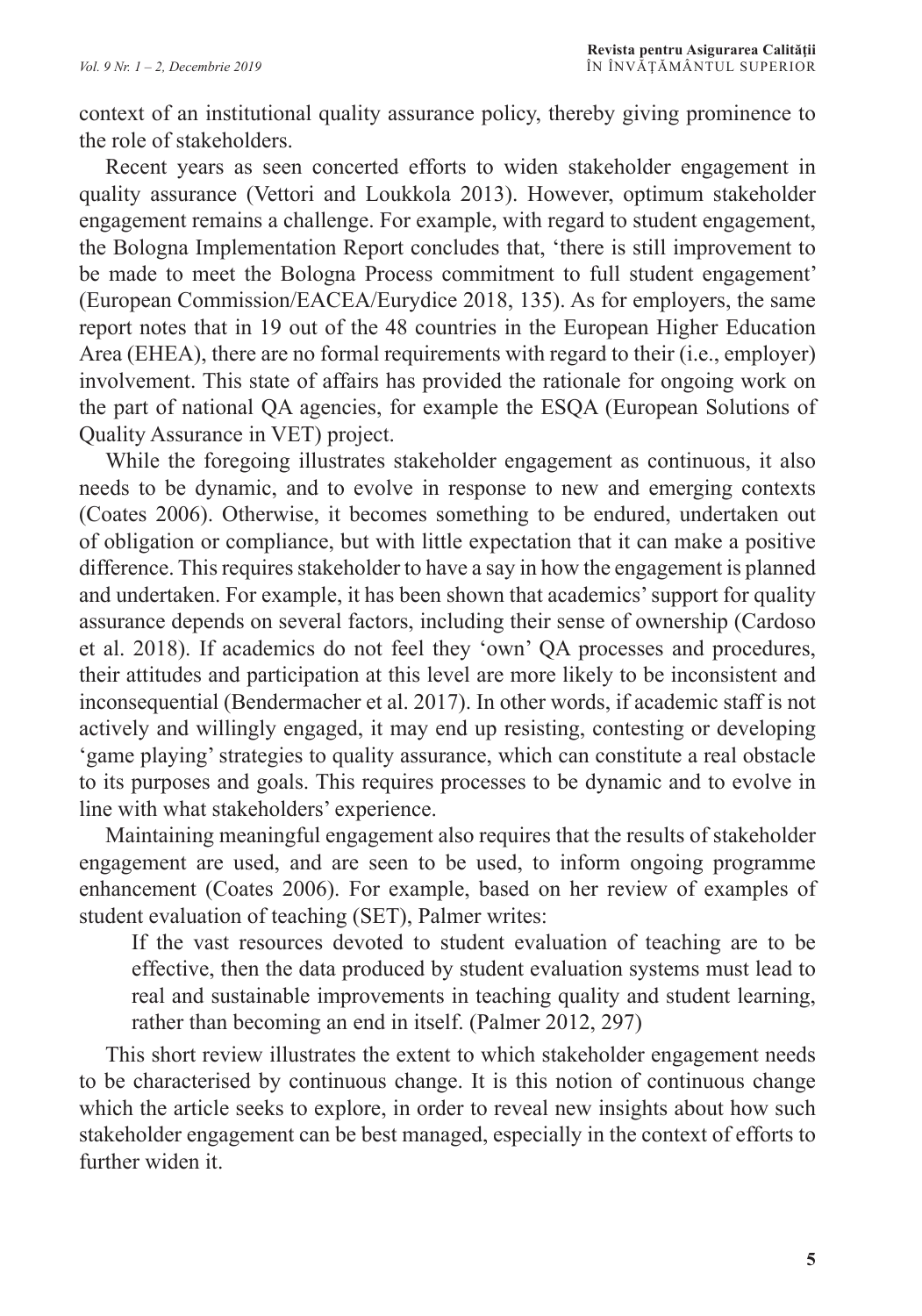# **Methodology**

The article uses a concept from mathematics to provide the basis for the metaphorical analysis being proposed. The fields of quality assurance and mathematics may seem very far apart, but on the other hand, such a pairing may be justified in light of what is known about novelty in metaphorical association, as discussed below, i.e., the weaker the association, the greater the potential insight. Therefore, the uses a brief analysis of continuous change in mathematics to generate some new insights about manging stakeholder engagement in quality assurance.

A metaphor makes a comparison between two ideas that are not alike but that have something in common. It has what Schön (1983) classified as a 'generative' quality in that it may develop new perspectives and help clarify the concepts involved. Metaphor analysis represents an abductive (i.e., a more expanded inductive) approach to reality as opposed to a deductive approach associated with positivism (Xu and Li 2011).

Particular metaphors may have limitations but may nonetheless offer potential for understanding the concepts in question, thereby promoting new insights about them that may be useful for application purposes. Novel metaphors are created when people put together ideas that are only loosely associated. While the association between both parts (topic and vehicle) will be weaker in novel metaphors (as opposed to conventional metaphors), the insight may be greater. Riddell (2016) draws on neuroscience literature to explain how 'these more novel pairings are more likely to happen when the focus of attention drifts beyond the problem at hand' (Riddell 2016, 371).

Using metaphor to extend our understanding about an issue such as stakeholder engagement in quality assurance may seem unusual. On the other hand, such 'methodological pluralism' (Csorba 2014) can 'open doors to new worlds of comprehension' in ways that may not otherwise gain our attention. Referring to the work of Lakoff and Johnson (1980), and writing in the context of Romanian teacher education, she notes that metaphors are not a simply matter of words, but also of, and especially of action.

The reason is that our conceptual system, which governs our thinking and daily life, is carried out by means of metaphorical concepts. In this sense, metaphors govern our life. This government, metaphorical in itself, is quiet at the surface and we are rarely aware of it. But when we say Life is a journey... there is inner, strong impulse to hit the road! (Csorba 2014, 772)

The link between metaphorical analysis and action is particularly important for the area of stakeholder engagement, given that it needs to lead to action for improvement.

With this in mind, the text that follows moves from the world of quality assurance to the field of mathematics. Within mathematics, the study of continuous change known as calculus has two major branches, differential calculus and integral calculus. Could these two branches, differentiation and integration be used to generate some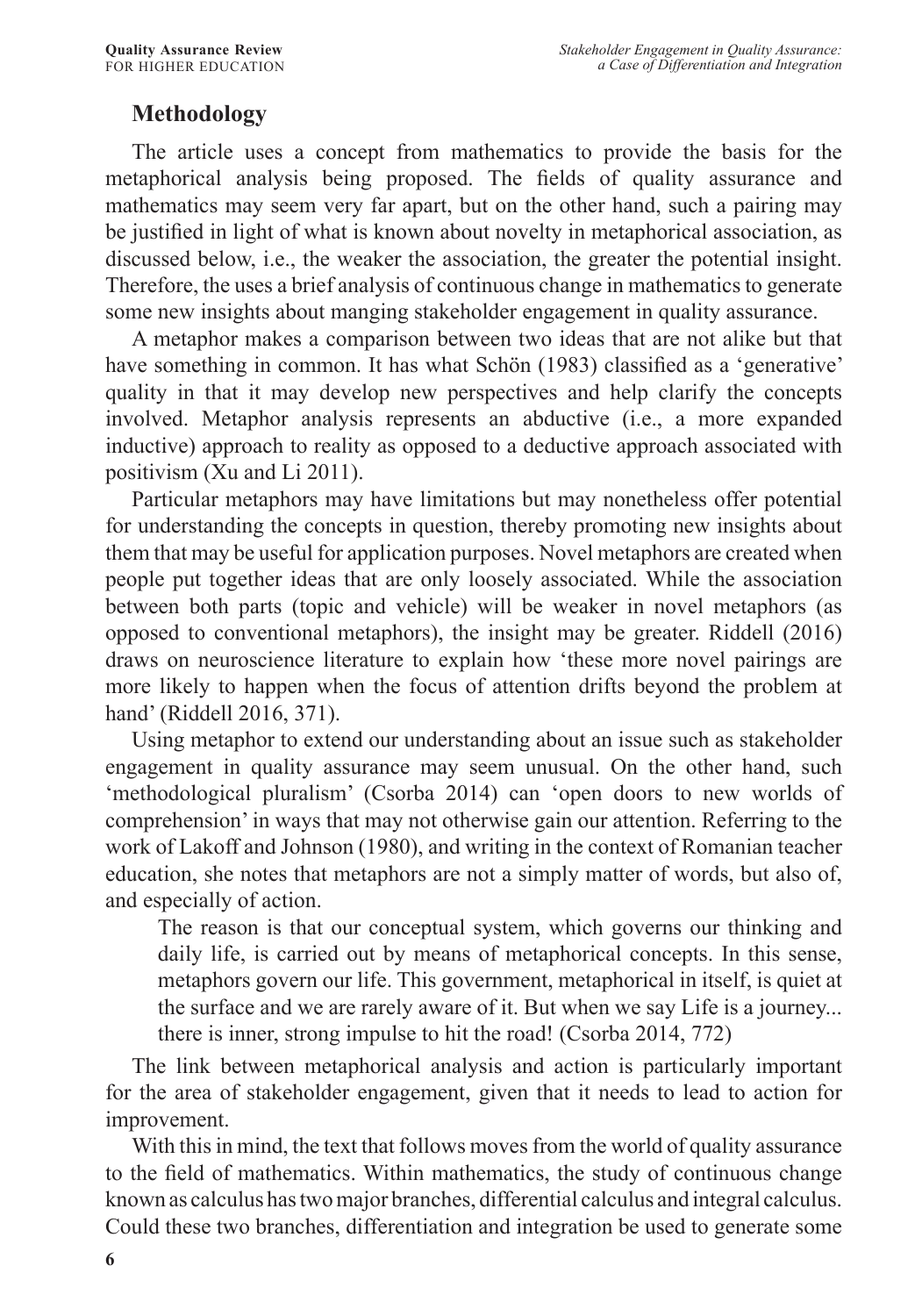new insights on how best to manage a widening of stakeholder engagement in quality assurance? This is what is attempted in the analysis that follows.

# **Differentiating Engagement**

It is readily apparent that differentiation in stakeholder engagement is essential to take account of the dynamic and situational nature of quality itself (Ursin et al. 2008). It may be useful to frame such differentiation in terms of two dimensions – stakeholder identity (who) and quality criteria (what).

## **Differentiating Who**

The need to differentiate according to stakeholder identity reflects the diversity among the relevant parties. Stakeholders in higher education may be categorised as internal or external (ESG 2015). The former refer to HEI staff and students, while the latter are more wide-ranging, involving alumni, employers, and extending in some cases to other groups from the community, enterprise, NGOs, professional bodies, etc.

A broader interpretation of stakeholder is also possible. It may be argued that given the role of education in a country's development and socio-economic wellbeing, citizens of any country have a stake in the quality of higher education provided in that country. They may also have a stake as taxpayers, contributing routinely to state investment in education. They will also in all likelihood at some point avail of services/products that depend on the quality of higher education graduates, for example, as patients treated by doctors. Any discussion on widening stakeholder engagement could therefore extend very widely.

Thinking further afield, there is also a case for considering stakeholder engagement across national boundaries, with the preceding paragraph applicable to the EU context. In other words, all Europeans are stakeholders in the higher education in any of the member states, whether as citizens, taxpayers, or as consumers. This is becoming more apparent given the increasing level of integration and mobility within Europe. In fact, extending this further from the EU 28 to the 48 countries in the European Higher Education Area (EHEA), the recent Bologna Follow-Up Users Group (BFUG) report states that, 'The impact of internationalisation can be perceived in a number of developments related to quality assurance – including cross border activity, and cooperation in relation to joint programmes (European Commission/EACEA/Eurydice 2018, 135). But of course, the net could be cast even wider, given that all of humanity has a stake in the quality of education, regardless of where it is provided, as articulated in the United Nations Sustainable Development Goal in Education (UN 2015).

It is clear therefore that stakeholders, broadly understood, are wide-ranging, including everyone from a registered student having first-hand experience on a particular programme to a member of the wider public. They will therefore be able to offer very different perspectives. But individual stakeholders may themselves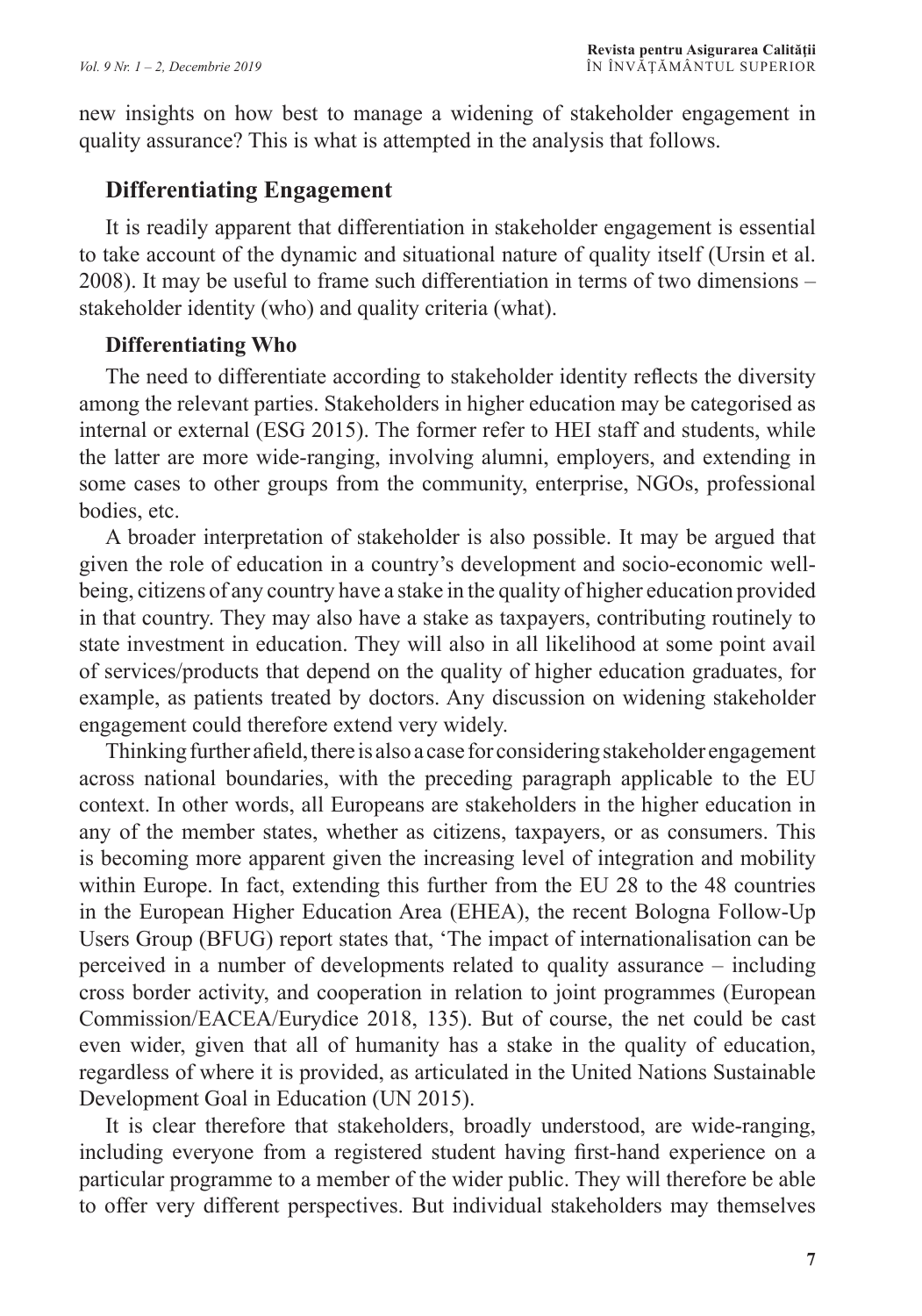encompass a variety of perspectives. For example, employers will have formed views of a programme based on their employment of the programme graduates, but as members of broader society, they may also have more general opinions about certain issues that are also relevant for the quality assurance of the programme in question. Stakeholder engagement can also happen vicariously, as it were, whereby a programme team will draw on relevant policy or research literature, and use their own professional experience rather than having to embark on wide scale and direct engagement with such a range of stakeholders every time.

### **Differentiating What**

Differentiation in engagement is also needed by reference to the focus of the quality assurance exercise. As noted, the focus of attention may relate to one or more of the three core missions of universities: teaching and learning, research and service, it may be a particular programme, or it may be thematic such as administration (Kivistö and Pekkola 2017).

Regardless of the focus, the broader context also needs a certain level of attention. And for this purpose, it may be useful to think in terms of primary, secondary and latent dimensions as Kivistö and Pekkola (2017) have done in their study of quality in administration. Thus, in that particular study (i.e., quality of administration), primary quality assurance activities deal explicitly with administrative services and processes. Secondary quality assurance activities still have relevance for administration quality but are embedded in the regular quality assurance of teaching and learning, research and third mission activities. Finally, latent quality assurance activities are undertaken without any explicit relevance for the issue in question (in this case, administration), but are still relevant, albeit more marginally. These three differentiated dimensions can help HEIs plan stakeholder engagement, regardless of the focus, as Gover et al. (2019) have shown in some work on student–centred, teaching and learning. These authors also suggest combining this three-dimensional categorisation with a model for programme QA such as the PDCA cycle (Plan, Do, Check, Act) to form a matrix for planning purposes. They report that users of this matrix found it to be 'a challenging yet fruitful framework for mapping the diverse aspects of institutional quality assurance systems and reflecting on their goals and functions (Gover et al. 2019, 16). For example, programme design can be regarded as a secondary quality assurance process in the 'planning' stage, and recruitment processes as latent and belonging to the 'doing' phase.

But even within a particular focus (whether institution, programme, theme etc.), there is a range of criteria to contend with that require differentiation so that the engagement is manageable and so that scarce resources are used in an optimum way. This will determine who and how stakeholders should be engaged. For example, in the French-speaking community in Belgium, the criteria for external programme evaluation include: (1) appropriate institutional QA policy; (2) programme relevance; (3) programme coherence; (4) programme effectiveness and efficiency; (5) ongoing programme review and improvement (AEQES 2015).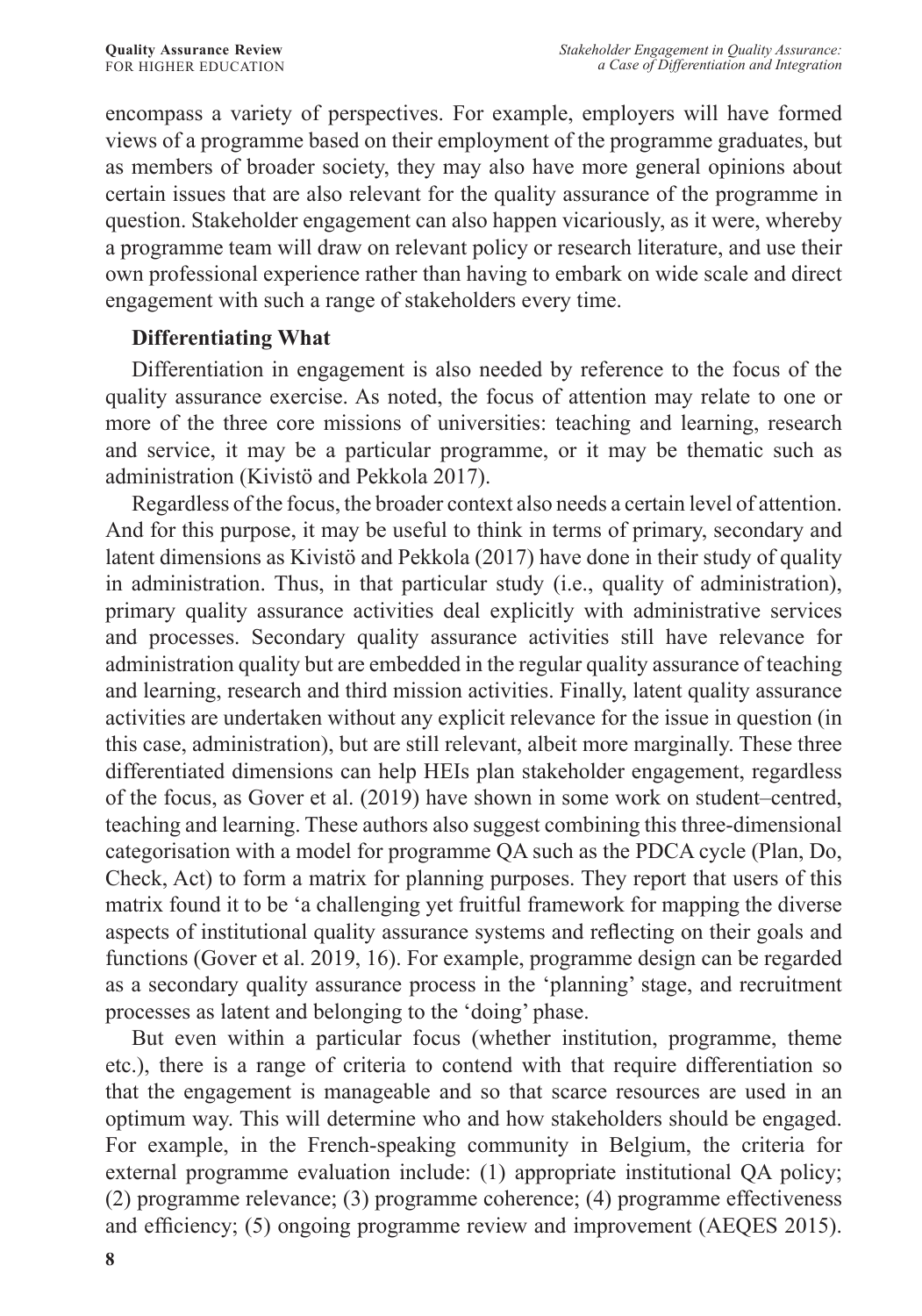It is clear that not all stakeholders will be able to offer an informed opinion on each of these. For example, employers may not be as familiar with the programme design (e.g., coherence between modules, assessment methods) as current students or recent alumni, and will therefore have less to contribute to the QA for that particular criterion. It would therefore be unwise for the HEI to invest resources in engaging with all stakeholders on all these criteria. It is also the case that exploring a particular criterion will require differentiation in terms of data collection methods, questions, schedules, etc.

#### **Integrating Engagement**

Staying with the mathematics metaphor, the case for an integrated approach to stakeholder engagement can rest in large part on what has already been noted with regard to a differentiated approach. This is because in their work on the study of continuous change, it is customary for mathematicians to consider differentiation as being the flipside of integration.

In any case, it is readily apparent that having differentiated, there will be a need to integrate in order to make sense of the results. For example, having identified four stages (input, process, output, and outcome) for examining the quality of provision, Romenti et al. (2012) propose in their integrated framework to bring together all the data collected from these four sources in order to identify future action. Therefore, differentiation will itself require a certain follow-on integration and co-ordination, in order to make sure that collectively, all the constituent parts of the evaluation form an integrated whole.

The need for integration also derives from the fact that stakeholders may have views that on their own do not provide sufficient guidance for action, but when combined with other sources, can provide a way forward. But this may not be a simple case of adding one body of results to another. Quality itself is a contested concept, where diverse and often competing views may exist about what is desirable, necessary, etc. This makes it difficult for the HEI to draw conclusions and formulate actions for improvement, and may also even reveal a more fundamental divergence. For example, in his study of the separation between quality assurance and quality enhancement, Williams notes that: 'the roots of this separation may be traced to differences between perceptions of different stakeholders, particularly those of academic staff and those of governments (Williams 2016, 98). Staff, tend to be more interested in quality improvement whereas institutions and governments tend to be more interested in accountability.

There may also be disagreement among the programme team as to how to interpret stakeholder views and how much merit particular views carry relative to those expressed by others. The reason for particular problems raised may not be attributable to the programme itself, but may lie elsewhere, perhaps even within the group articulating such criticisms. For example, in a study from Ukraine, Bezpalko et al. (2016) HEI teaching staff insisted on the importance of students having a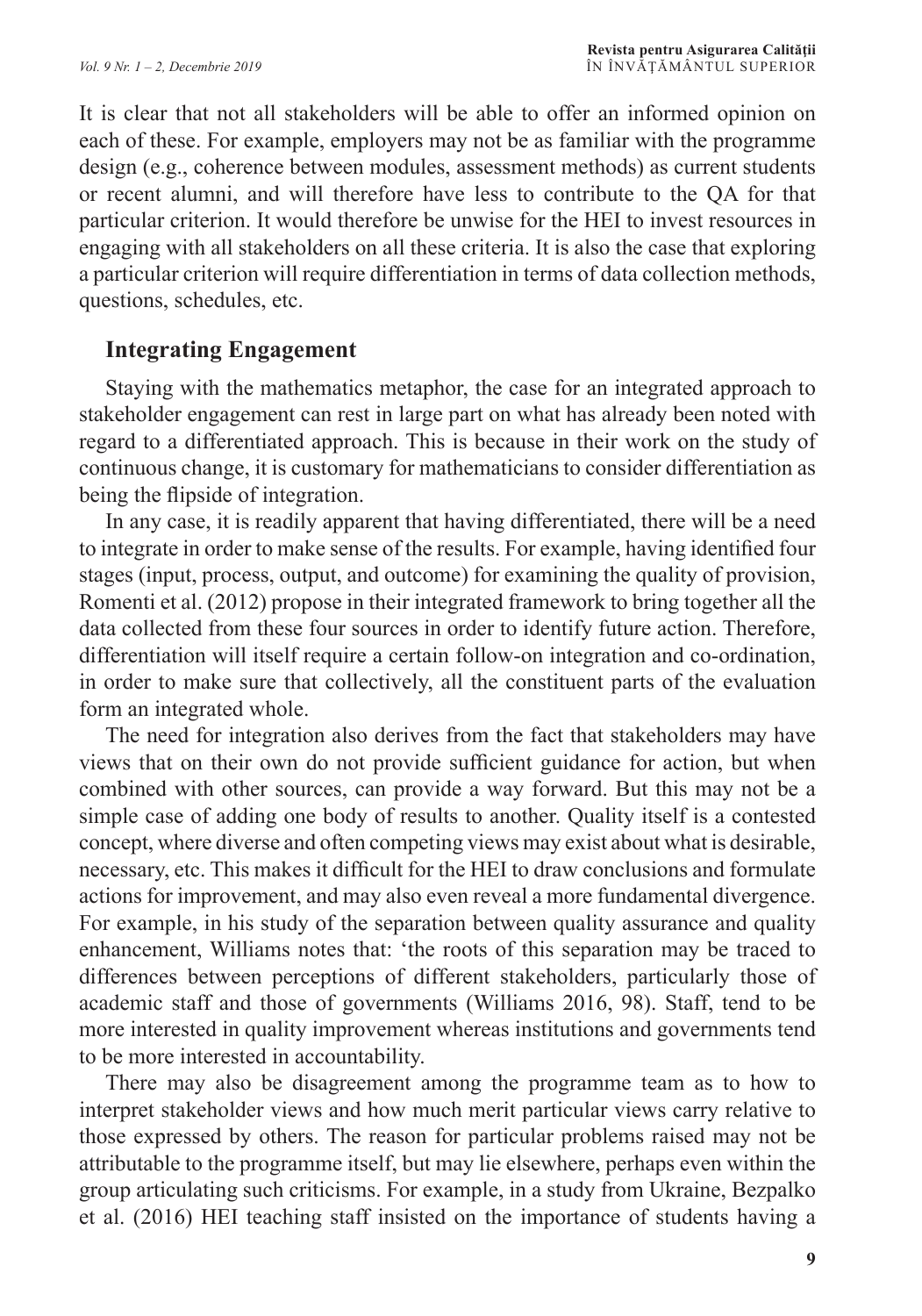sense of personal responsibility for the quality of education. They note that that 'the teacher competence requirements are greater every year, and students remain almost constant. This leads to the fact that the teacher is responsible for the student's academic failure' (Bezplko et al. 2016, 66).

It is also the case that integration can occur, not just with regard to combining the results of the engagement, but with regard planning and undertaking the engagement. Thus, in the process of engagement, consultation with two separate stakeholder groups could occur in tandem. Joint events might even enrich the feedback process, allowing a more thorough interrogation of the opinions being expressed. And within such integration, there could still be scope for differentiation, for example, in the kind of questions used.

Another context in greater synergies in its stakeholder engagement might occur relates to HEIs providing professional higher education (PHE). This could involve some dovetailing between stakeholder engagement carried out for external quality assurance and that carried out by external regulatory bodies for professional accreditation. While professional accreditation and external evaluation constitutes one process in certain cases, being carried out by the same external body, this is not always so. In certain contexts, depending on the country and profession, there may be two separate bodies and processes involved. This is therefore an example, where the HEI can use the results from the same stakeholder engagement, to prepare submissions to two separate authorities, one for professional accreditation, and the other for external QA exercise.

But there is also another situation where the actual process of accreditation and external QA might be more integrated, at least to some extent, thereby reducing the burden on HEIs. There are example of this from engineering programmes, where a 'general' QA agency and a professional accreditation body might collaborates to use the one site visit to cater for both external QA (at institutional or programme level), together with professional accreditation at a programme level. Within the field of engineering education in France for example, Le Haut Conseil de l'évaluation de la recherche et de l'enseignement supérieur (Hcéres) and Commission des Titres d'Ingénieur (CTI), which is responsible for the professional accreditation of degrees in engineering, have collaborated on a joint accreditation-evaluation process since 2017. Known as "Évaluation coordonnée" this requires the HEI to prepare and submit a self-evaluation report, responding to different criterial or référentiel (Hcéres 2018). Each of the two agencies appoints its own panel of experts, with both of these visiting the institution at the same time. This allows a certain streamlining in schedules, for example, using a joint committee to carry out some interviews. Each agency then formulates its own report with findings, recommendations, etc., and submits this of the HEI.

Apart from reducing the administrative workload, this combined approach enables HEIs to adopt a mutually enhancing institutional and programmatic focus, given that it is responding to both the institutional criteria of the HCERES and the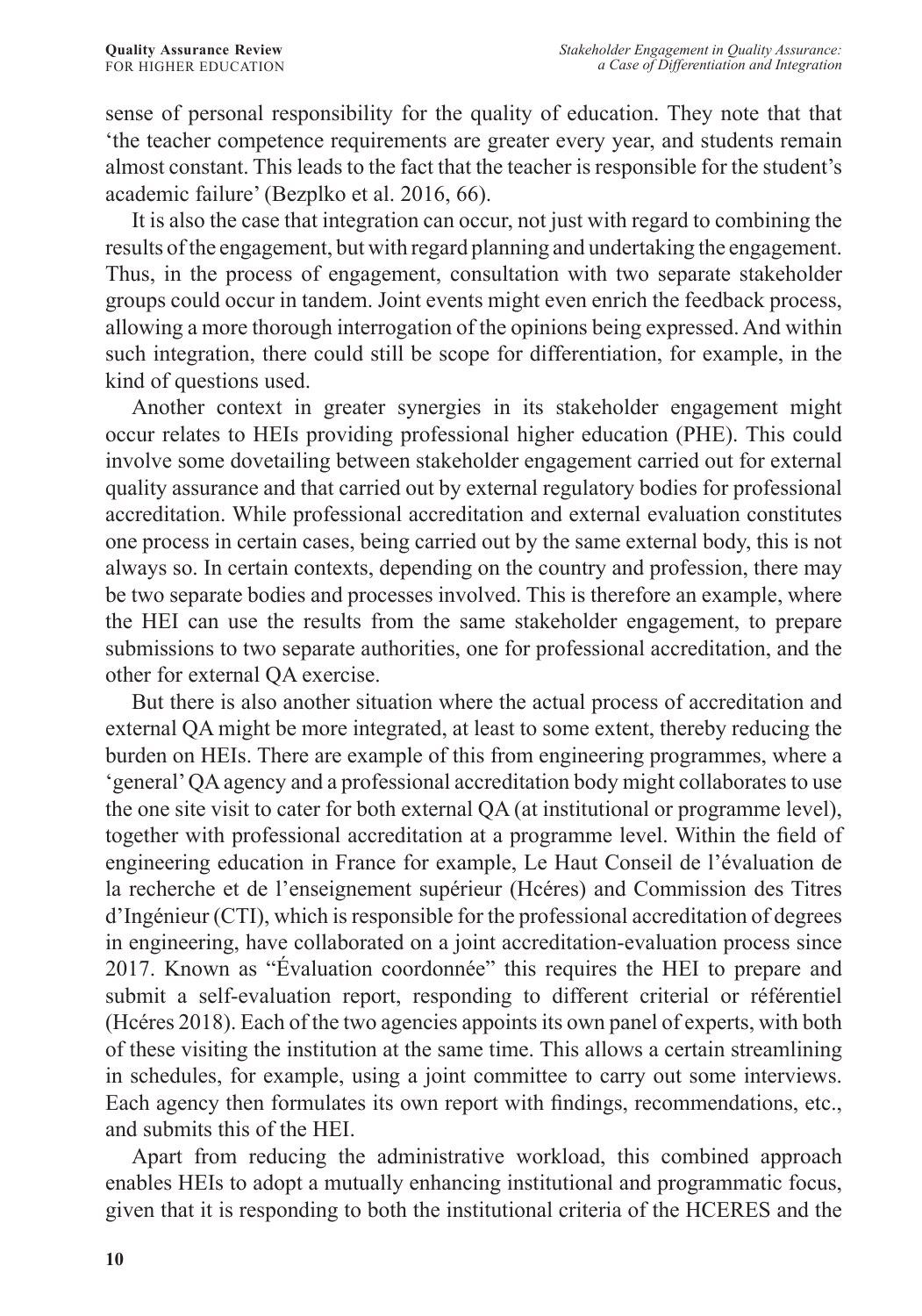programme standards of the CTI. Another example is reported by in the Frenchspeaking community of Belgium (Duykaerts and Chaparro 2014). It is readily apparent how such integration, and the accompanying stakeholder engagement, could enable a pooling of resources and ideas, thereby having a more appreciable impact on the development of a quality culture.

At the same time, caution has been expressed with regard to the purposes of accreditation that may impinge on quality assurance where such dovetailing is not managed carefully. The nature of the engagement with the external professional body, especially where HEI staff perceived as being overly judgemental, unsympathetic or harsh could also adversely affect the motivation among academics. There is a view that professional accreditation can lead to an ever-narrowing academic standardisation at the expense of innovation. If not managed carefully, this can damage staff morale, and therefore constitute a threat to the HEIs progress otherwise in the promotion of quality.

### **Combining Both in Programme Evaluation**

The following example shows how stakeholder engagement could be designed and undertaken along differentiated and integrated lines. The example is drawn from the field of programme evaluation more generally (as opposed to academic programmes), but it has the advantage of being generic enough to be relevant to any academic programme context. It illustrates the fundamental way in which stakeholder engagement can be differentiated, i.e., engaging stakeholders on those aspects of programme quality on which they are best placed to comment, and then integrating these in order to prepare the basis for action. The CIPP model of programme evaluation was developed by Daniel L. Stufflebeam (1969; 1971; 2003) based on the following definition of evaluation:

Evaluation is the process of delineating, obtaining, providing, and applying descriptive and judgmental information about the merit and worth of some object's goals, design, implementation and outcomes to guide improvement decisions, provide accountability reports, inform institutionalisation/ dissemination decisions, and improve understanding of the involved phenomena. (Stufflebeam 2003, 34)

As the definition shows, the kind of evaluation envisaged is comprehensive, serving both formative and summative purposes. Evaluation are summative when they provide a definite judgement as to a programme's worth, while evaluations are formative when, 'they proactively key the collection and reporting of information to improvement' (2003, 34). Although the CIPP model of programme evaluation has not been developed for use in the evaluation of academic programmes, it is readily clear how it might be appropriated for use in the context of QA in higher education. The four evaluations contained within the overall CIPP model of evaluation are: context evaluation; input evaluation; process evaluation; and product evaluation.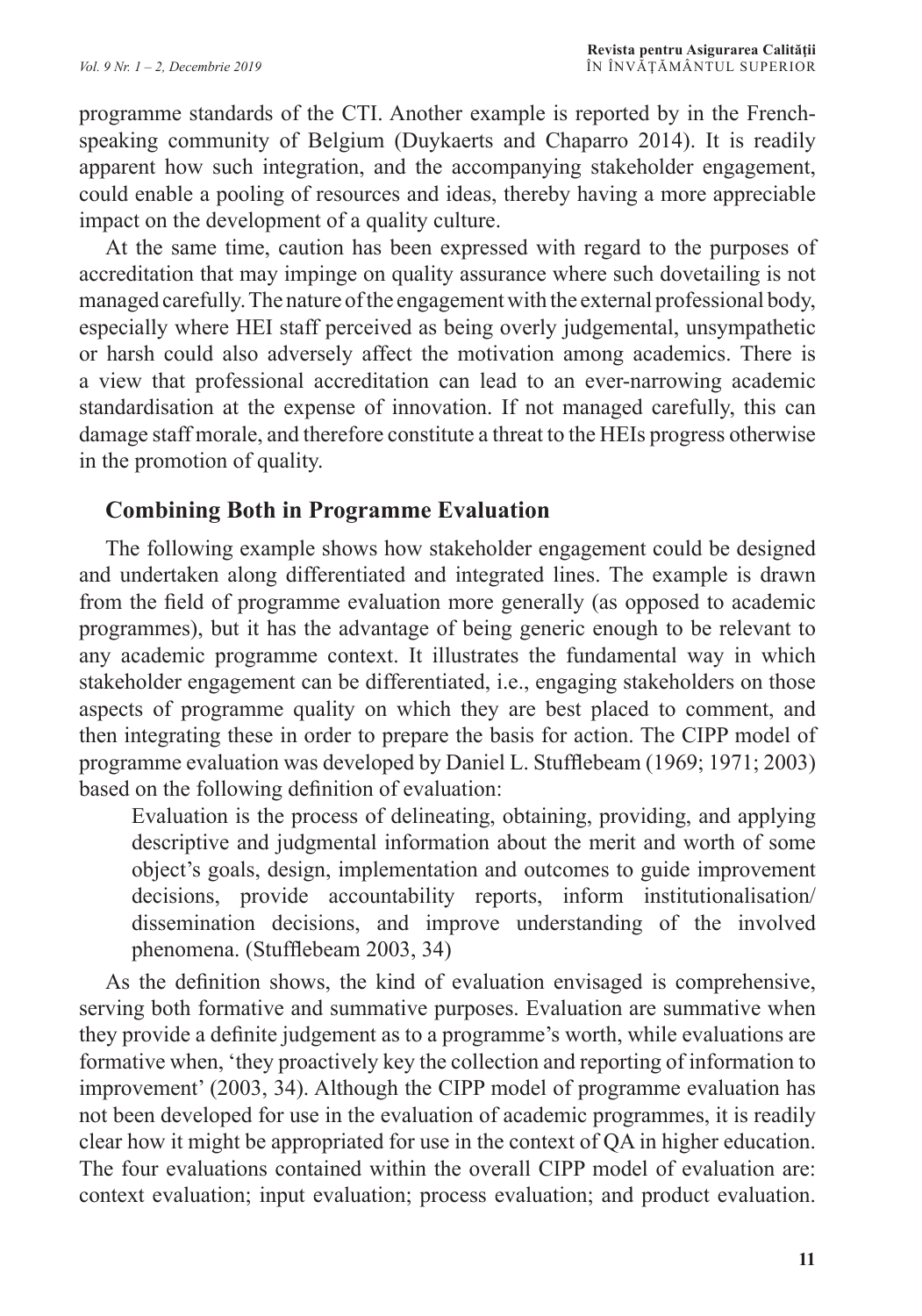These four focus correspond respectively to programme goals, design, operation and impact.

Context evaluation examines whether present goals and priorities are sound and meet the needs of the intended beneficiaries. In the input evaluation, the main aim is to examine the programme design and to explore and critically examine other possible designs, as suggested by stakeholders and from good practice reported elsewhere. Process evaluation is an ongoing check on the programme's implementation plus documentation of the process involved, determining the extent to which activities are carried out as planned. Finally, the purpose of a product evaluation is to measure, interpret, and judge a programme's achievements and to ascertain the extent to which the programme as implemented meets the needs of all the beneficiaries. As much as possible, it assesses all outcomes, intended and unintended, positive and negative. Using these four evaluation types it is possible to identify certain lines of enquiry that could inform decisions about programme improvement. Once these have been identified, the programme team is in a better position to determine which stakeholders are best placed to offer feedback on which aspect of programme quality (i.e., goals, design, operation or impact).

In a later version of this model (Stufflebeam 2007), the fourth evaluation type, product evaluation, was further divided into four parts, i.e., impact, effectiveness, sustainability, transportability. This addition was seen as a way of further increasing the comprehensive nature of the CIPP model and maintaining the focus on sustainability and scalability for longer-term planning. These additional foci also offer further possibilities for quality assurance. Thus, in an academic programme context, the issues of sustainability and scalability (the extent to which learning from the programme can be transferred to other programmes) are particularly relevant, where HEIs deliver many separate programmes but where lessons learned about the quality assurance of one programme can be used in supporting the quality of other programmes.

### **Conclusion**

Quality assurance, including stakeholder engagement, entails a heavy workload on the part of HEIs. In such a context, HEIs may be inclined to ask if wider stakeholder engagement in quality assurance is justified or if HEIs could make greater strides in programme quality through focusing on others means. Should they focus instead on deeper engagement with those stakeholders already engaged? How can they ensure that the results of wider engagement will translate into enhanced programme quality? Could wider engagement distract programme staff from the important work of teaching, learning and assessment? It is therefore imperative to consider carefully the value added from stakeholder engagement and for any proposals to widen it. And as we've seen, widening engagement need not necessarily add to the work already underway.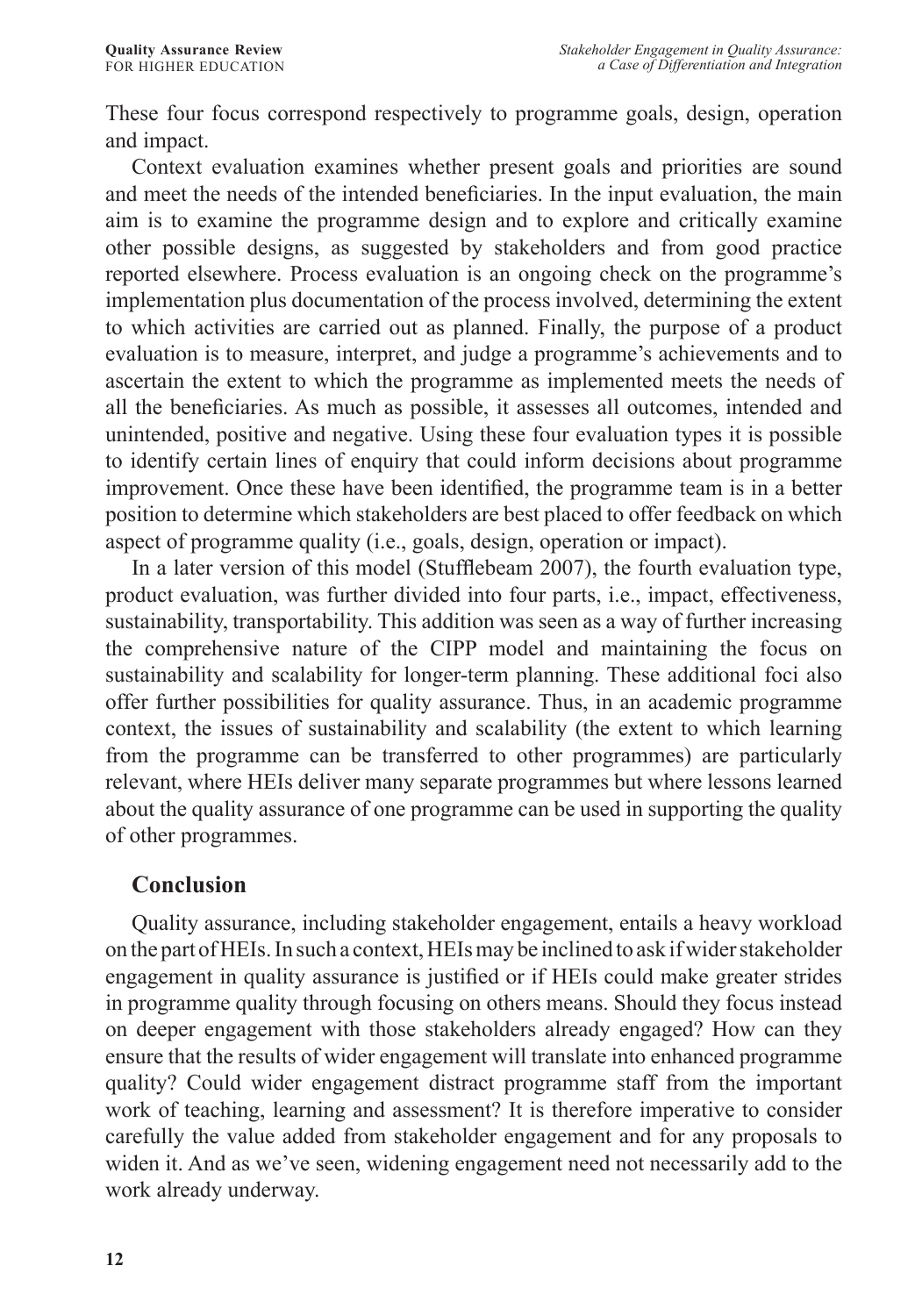Using insights from a mathematics metaphor to extend our understanding about stakeholder engagement in quality assurance may seem unusual. However, the analysis shows the extent to which the twin concepts of differentiation and integration can help inform how stakeholder engagement might be managed and widened for optimum value added for quality assurance and enhancement.

### *References*

AEQES. 2015. *Référentiel d'évaluation AEQES et Guide d'accompagnement.*  Bruxelles: Agence pour l'évaluation de la qualité de l'enseignement supérieur (AEQES). http://www.aeqes.be/documents/20160105guide%20 d'accompagnement1.pdf

Bendermacher, G., Oude Egbrink, M., Wolfhagen, I. & Dolmans, D. 2017. "Unravelling quality culture in higher education: a realist review." *Higher Education* 73(1): 39–60.

Bezpalko, O. V., Klishevych, N. A., Liakh, T. L. & Pavliuk, R. O. 2016. "Criteria and Indicators of University Education Quality. The Results of Expert Interview." *New Educational Review*. 61–71.

Cardoso, S., Rosa, M. & Pedro Videira. 2018. "Academics' participation in quality assurance: does it reflect ownership?" *Quality in Higher Education*, 24:1, 66-81, DOI:10.1080/13538322.2018.1433113.

Coates, H. 2006. *Student engagement in campus-based and online education: university connections*, London: Taylor & Francis.

Csorba, D. 2015. "Metaphor in Science Education. Implications for teacher education." *Procedia - Social and Behavioral Sciences,* 180: 765 – 773. https://www.sciencedirect.com/science/article/pii/S1877042815015463

Duykaerts, C., and Chaparro, T. S. (2014) *A collaboration between AEQES and CTI for the evaluation and accreditation of civil engineering programmes in Belgium (FCB) in 2012-20* https://www.eqar.eu/fileadmin/documents/ eqar/presentations/2014/140429\_PS3\_AEQES\_CTI\_Civil\_Engeneering Programme.pdf

ESG. 2015. *Standards and Guidelines for Quality Assurance in the European Higher Education Area (ESG)*. Brussels, Belgium. https://enqa.eu/wpcontent/uploads/2015/11/ESG\_2015.pdf

European Commission/EACEA/Eurydice. 2018. *The European Higher Education Area in 2018: Bologna Process Implementation Report.* Luxembourg: Publications Office of the European Union.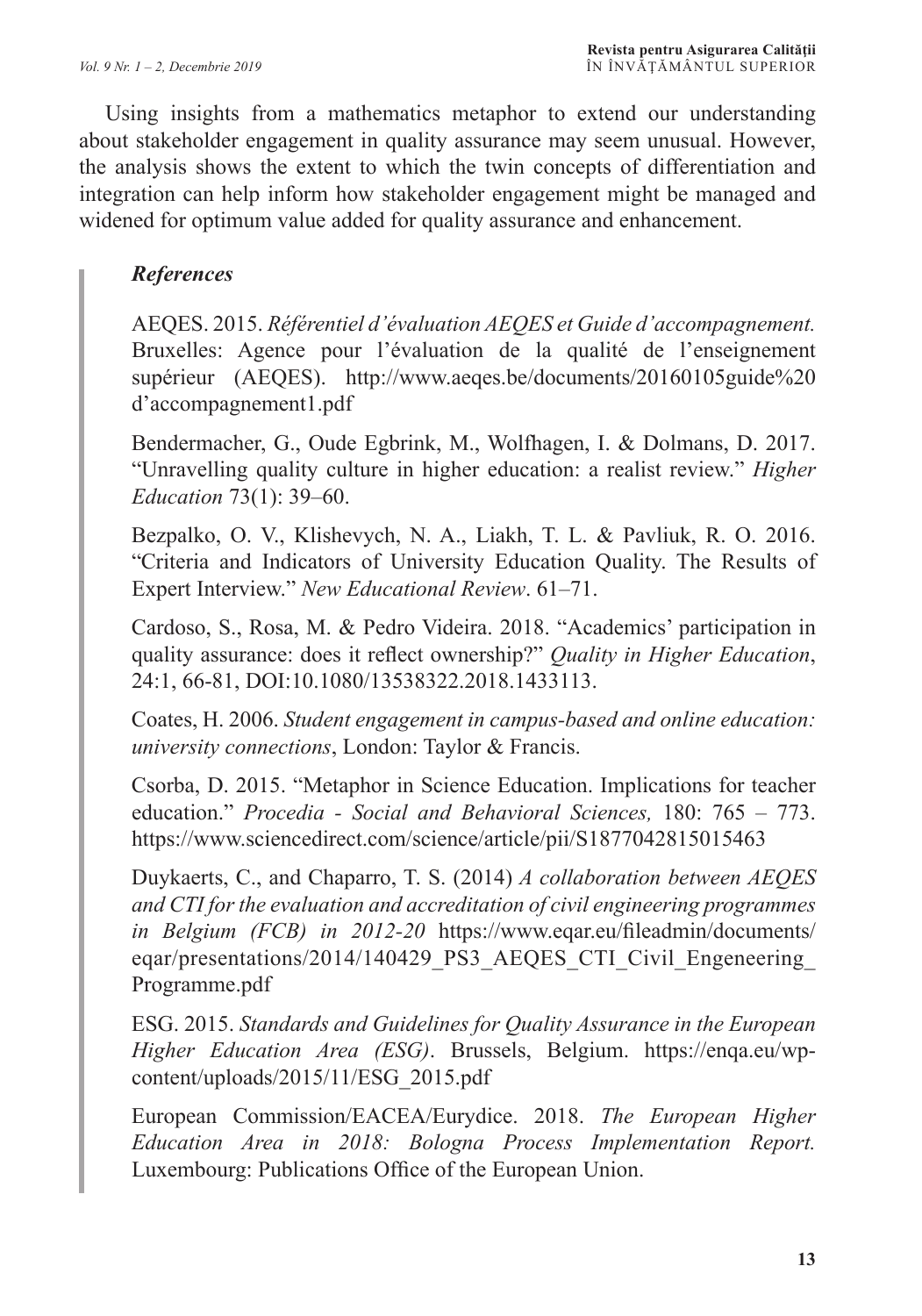Gover, A., Loukkola, T. and Peterbaue, H. 2019. *Student-centred learning: approaches to quality assurance*, Brussels: European University Association. https://eua.eu/downloads/publications/student-centred%20learning\_ approaches%20to%20quality%20assurance%20report.pdf

Hcéres. 2018. "Évaluation des écoles d'ingénieurs", web page *Le Haut Conseil de l'évaluation de la recherche et de l'enseignement supérieur*. https://www. hceres.fr/fr/decoder/evaluation-des-ecoles-dingenieurs

Kivistö, J. and Pekkola, E., 2017. *Quality of Administration in Higher Education.* Sveriges universitets- och högskoleförbund (SUHF), Association of Swedish Higher Education Institutions, Stockholm. https://www. researchgate.net/publication/319164758 Quality of Administration in Higher\_Education

Lakoff, G., & Johnson, M. 2008. *Metaphors we live by*. University of Chicago Press.

Palmer, S. 2012. "Student evaluation of teaching: keeping in touch with reality." *Quality in Higher Education,* 18(3):297-311, DOI: 10.1080/ 13538322.2012.730336

Riddell, P. 2016. "Metaphor, Simile, Analogy and the Brain." *Changing English* 23(4): 363-74. http://dx.doi.org/10.1080/1358684X.2016.1228443

Romenti, S., Invernizzi, E, and Biraghi, S. (2012) "Engaging employers to develop quality in higher education: the case of communication studies in Italy" *Quality in Higher Education*, 18:2, 205-220, https://doi.org/10.1080/ 13538322.2012.691201

Schön, D. A. 1983. *The reflective practitioner: How professionals think in action.* New York: Basic Books.

Stufflebeam, D.L. 1969. "Evaluation as enlightenment for decision making." In W.H. Beatty & A.B. Walcott (eds.) *Improving educational assessment and an inventory of measures of affective behaviour*. Washington, DC: Association for Supervision and Curriculum Development.

Stufflebeam, D.L. 1971. "The relevance of the CIPP evaluation model for educational accountability." *Journal of Research and Development*, 5(1): 19‑25.

Stufflebeam, D.L. 2003. "The CIPP Model for Evaluation." In T. Kellaghan, D.L. Stufflebeam & L. Wingate (eds.) *International Handbook of Educational Evaluation*. Dordrecht: Kluwer Academic Pub.

Stufflebeam, D. L. 2007. *CIPP Evaluation Model Checklist (second edition) A tool for applying the CIPP Model to assess long-term enterprises*. http:// www.wmich.edu/evalctr/archive\_checklists/cippchecklist\_mar07.pdf

United Nations. 2015. *Transforming our world: the 2030 Agenda for Sustainable Development*, https://www.un.org/ga/search/view\_doc.asp?symbol=A/RES/ 70/1&Lang=E